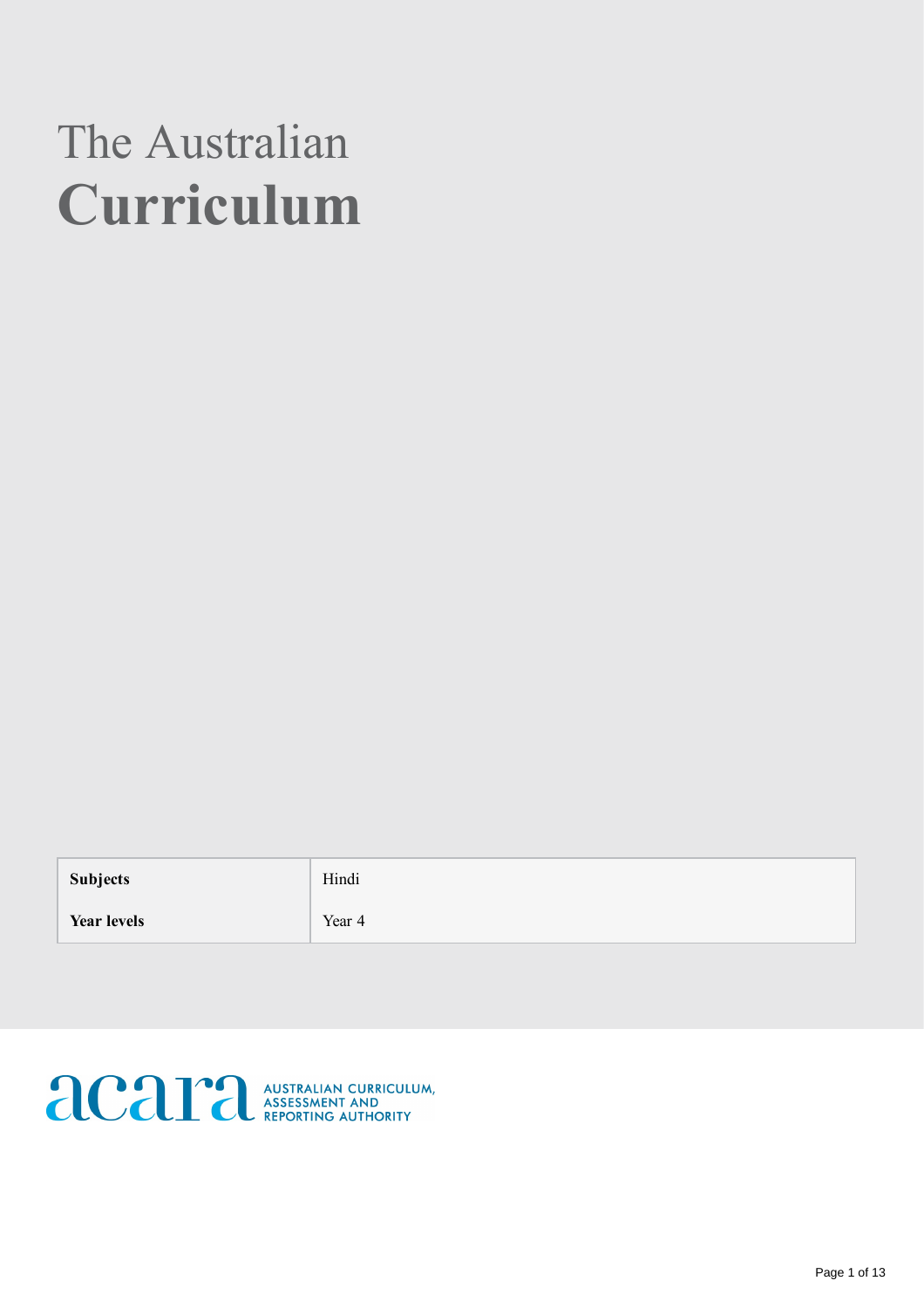# Years 3 and 4 Content Descriptions

## **Communicating**

#### Socialising

Engage in simple interactions such as asking and answering questions or issuing and responding to invitations, and exchange information about their interests, activities and personal worlds [Key concepts: communication, information, leisure, interests; Key processes: interacting, exchanging, describing]

 $(ACLHIC019 - ScoreI)$ 



**Elaborations** 

exchanging different types of correspondence such as greeting cards or invitations, using modelled language such as नए साल की बधाई; राखी की शुभ कामनाएँ; ईद मुबारक; शुक्रिया; तुम्हें भी; शिक्षक दिवस शुभ हो

exchanging information about interests, experiences, leisure activities and community events, building descriptive vocabulary and using statements such as मुझे क्रिकेट खेलना अच्छा लगता है क्योंकि …; गृह कार्य करने के बाद मैं टीवी देखता हूँ। नहा कर मैं पूजा करता हूँ। जल्दी जाग कर मैं इलेक्टॉनिक खेल खेलता हूँ। हर रविवार मैं मंदिर जाता हैं। सभी लोग बड़े ही उत्साह के साथ बैसाखी मेले जाते हैं।

asking each other about recent events or significant occasions, using language associated with time, location and frequency, for example, तुम ननिहाल कब जाते हो? मैं हर साल गर्मी की छुट्टियों में ननिहाल जाता हूँ; आप क्रिसमस कैसे मनाते हैं?: होली के त्योहार में रंग क्यों लगाया जाता है?

responding to frequently asked questions or comments, using appropriate intonation, gestures and short responses, such as ठीक है; जी हाँ; निश्चित रूप से; बिल्कुल ठीक

asking each other about their personal worlds, for example, आपका जन्म कहाँ हुआ था? क्या तुम घर पर हिंदी बोलते हो? तुम्हारे पिताजी क्या काम करते हैं? आपके दोस्त कौनहैं? क्या तुम अपनी दादी से प्यार करते हो? आप अपने पालतू कुत्ते की देखभाल कैसे करते हैं?

Participate in shared learning activities and transactions, such as science experiments, cooking or craft activities, creating displays or swapping items

[Key concepts: roles, collaboration, learning experiences, transactions; Key processes: negotiating, creating, transacting]

## (ACLHIC020 - Scootle [7]



#### Elaborations

negotiating roles and responsibilities when collaborating in shared learning experiences, using expressions such as थोड़ा मैं लिखता हूँ बाकी तुम लिखो। मैं काटता हूँ, तुम चिपकाओ। वाह! यह अच्छी बात है। क्या तुम कूटर पर काम करना चाहतेहो?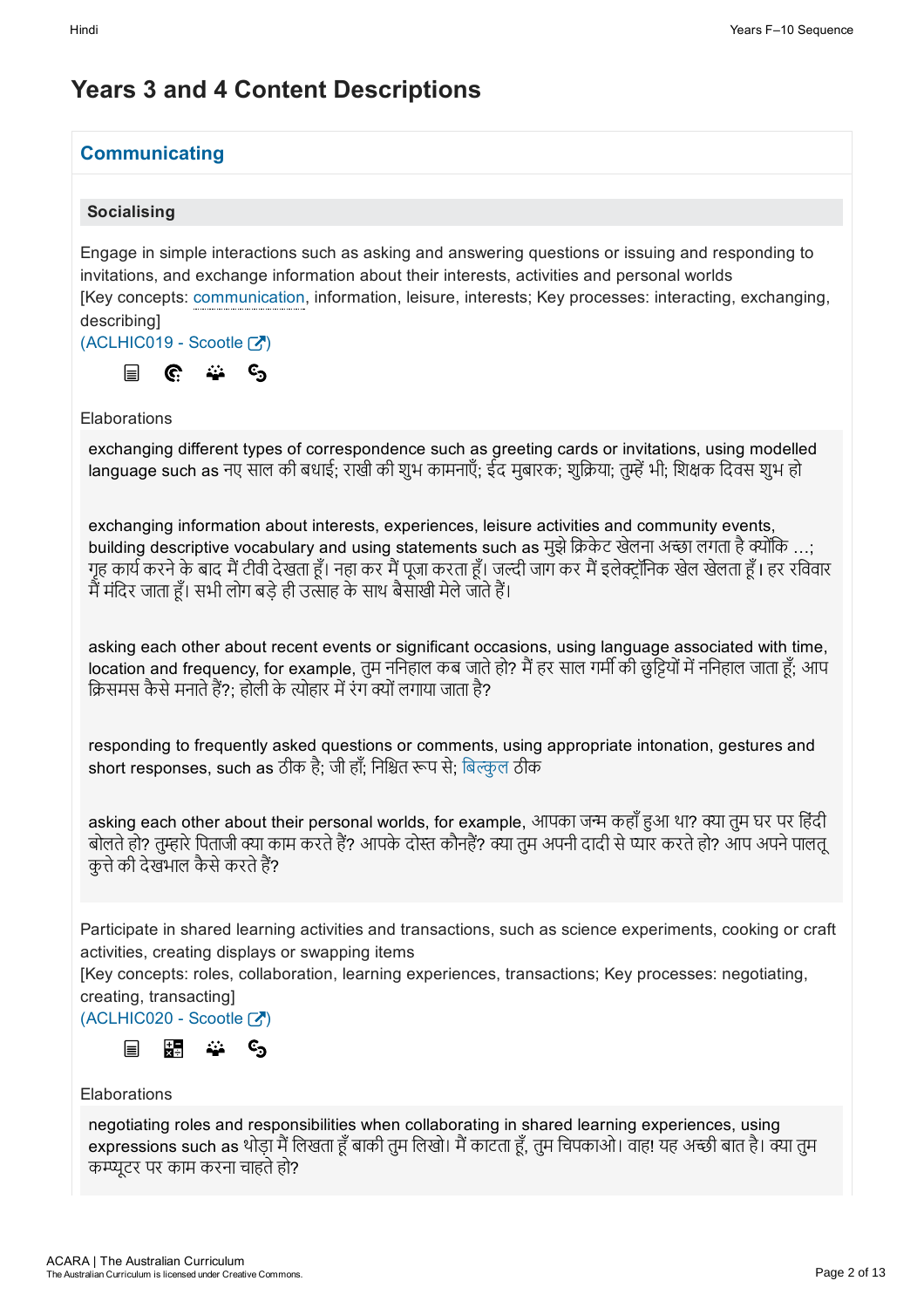making shared decisions about content, vocabulary and design when working together to create digital displays or posters for special events, such as स्वतंत्रता दिवस; पर्यावरण दिवस; वार्षिक खेल दिवस: स्वच्छता अभियान

following procedures/giving instructions for activities such as cooking, craft activities or science experiments, using language forms such as imperative verbs and measurement terms, for example, 100 ग्राम आटा, सबसे पहले पानी मिलाओ; कढाई में तेल गरम करो; एक चम्मच नमक डालो; गोल कागज़ काटो; बीच से मोड़ो; धागेसेबाँधो

using tokens that represent Indian and Australian currencies to carry out simulated transactions in different contexts

Respond to questions, directions and requests and use simple questions and statements to ask for help or permission, attract attention and check understanding

[Key concepts: directions, response, support; Key processes: interacting, responding]

(ACLHIC021 - Scootle [7])



**Elaborations** 

using appropriate language to ask for help, information or to attract attention, for example, यह क्या है? मुझे समझ नहीं आया। क्या आप मेरी मदद करेगें? विद्यालय का खेल-दिवस कब है?

interacting with each other to complete learning activities and check on understanding, for example, मुझे पैन दो। क्या यह सही है? अपने हिस्से का कार्य जल्दी समाप्त करो।

responding to directions when playing games, completing work or getting ready for class, for example, मुझे एक बार फिर से दिखाएँ। ज़ोर से गाओ। वाक्य लिखो। इसे ध्यान से सुनो। इन चित्रों को देखो। एक सीधी पंक्ति में खड़े हो जाइए।

praising and encouraging each other during learning activities, for example, बहुत बढिया! बुरा नहीं है। ठीक-ठाक है।

using interaction skills such as questioning, responding and interpreting non-verbal clues when working collaboratively

#### Informing

Locate and organise information in different types of spoken, written and visual texts relating to personal, social and natural worlds

[Key concepts: information, natural world, physical world, daily life; Key processes: listening, reading, identifying, classifying]

 $(ACLHIC022 - Scootle \nabla)$ 



Elaborations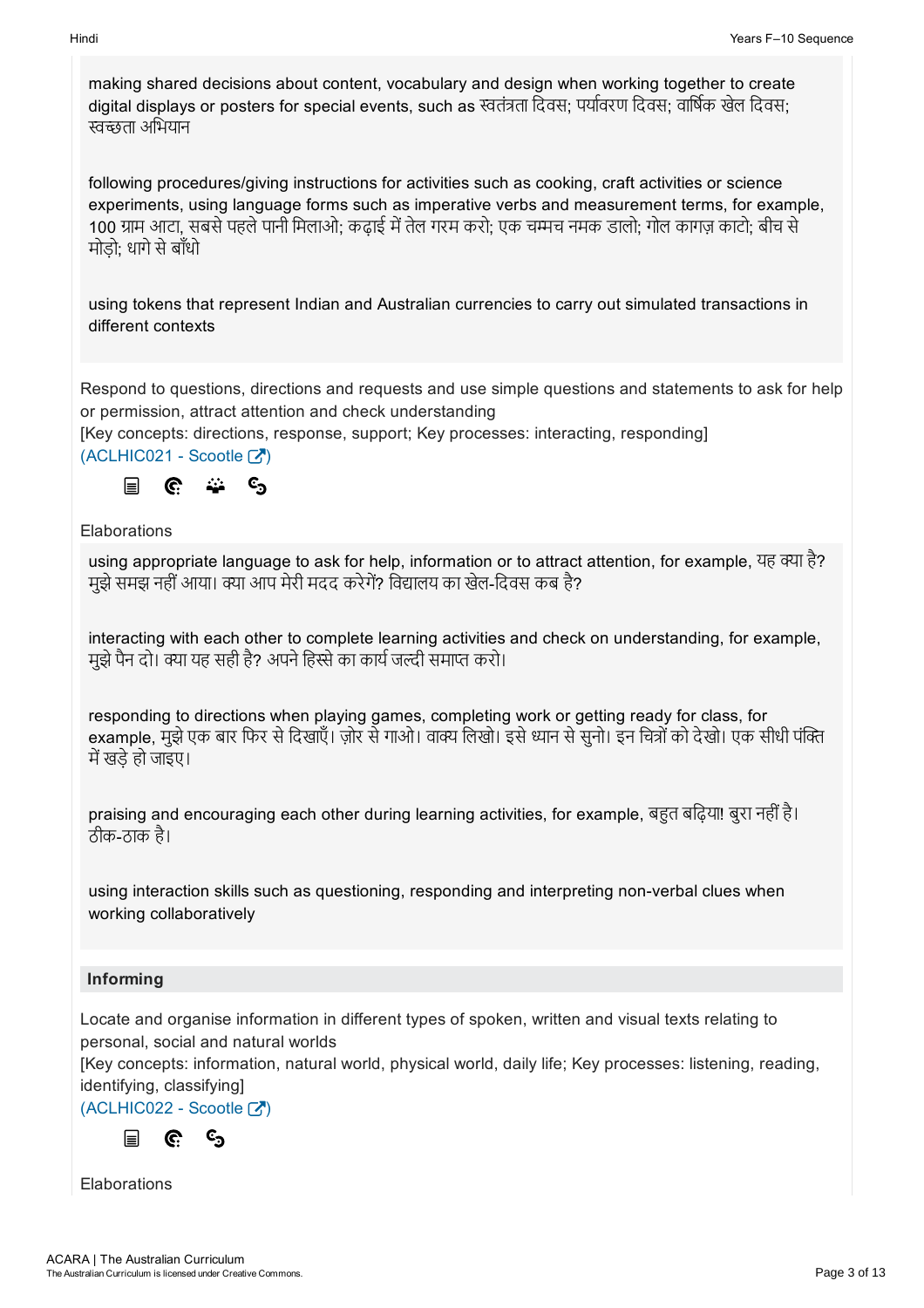listening to short spoken texts that contain some unfamiliar language, such as announcements or directions for a game or task, identifying specific points of information

collecting information from print or digital resources about selected topics, such as animal species, famous places, national flags or world geography, to create captioned displays with simple descriptive statements, for example, तिरंगा झंडा; संकटग्रस्त जानवर; विश्व के सबसे ऊँचे पर्वत

locating information from a range of multimedia materials relating to school routines and activities in Hindi language contexts, comparing with school life in Australia, for example, the 'midday meals' scheme in India compared to school canteens in Australia

finding Hindi language at home or in the community to create language resources for their own use in different contexts and situations, for example, collecting Hindi words in English-language advertisements, menus or shop signs, such as roti, naan, mela.

using digital/online resources to collect information about children's out-of-school daily activities in Hindi-speaking communities in different contexts

Present simple information about home, school and community, using visual support such as photos, maps or charts

[Key concepts: family, communication, identity; Key processes: surveying, describing, presenting, reflecting]

 $(ACLHIC023 - ScoreE)$ 



#### **Elaborations**

using simple descriptive language and supporting resources to introduce family members and friends and to identify relationships with them, for example, मौसी; चाचा, providing details such as age, religion, occupation or regional backgrounds, for example, वह ऑस्टेलियाई है। उसकी उम्र तीस साल की है।

presenting information they have collected about each other's likes, dislikes or interests to create a class profile, chart or database, using checklists, surveys or question cues

presenting information via picture stories or multimodal displays on events or topics of potential interest to Hindi-speaking children of their own age in other contexts

working together to design posters or web pages to promote a cultural event or regional profile

creating a class book or digital display about topics they have been studying in Hindi and/or other curriculum areas, for example, इस्तेमाल की जा चुकी वस्तुओं से कुछ और बनाना: जीवन-चक्र: विश्व संगीत

#### **Creating**

Engage with creative and imaginative texts such as stories, rhymes, dance and action songs, identifying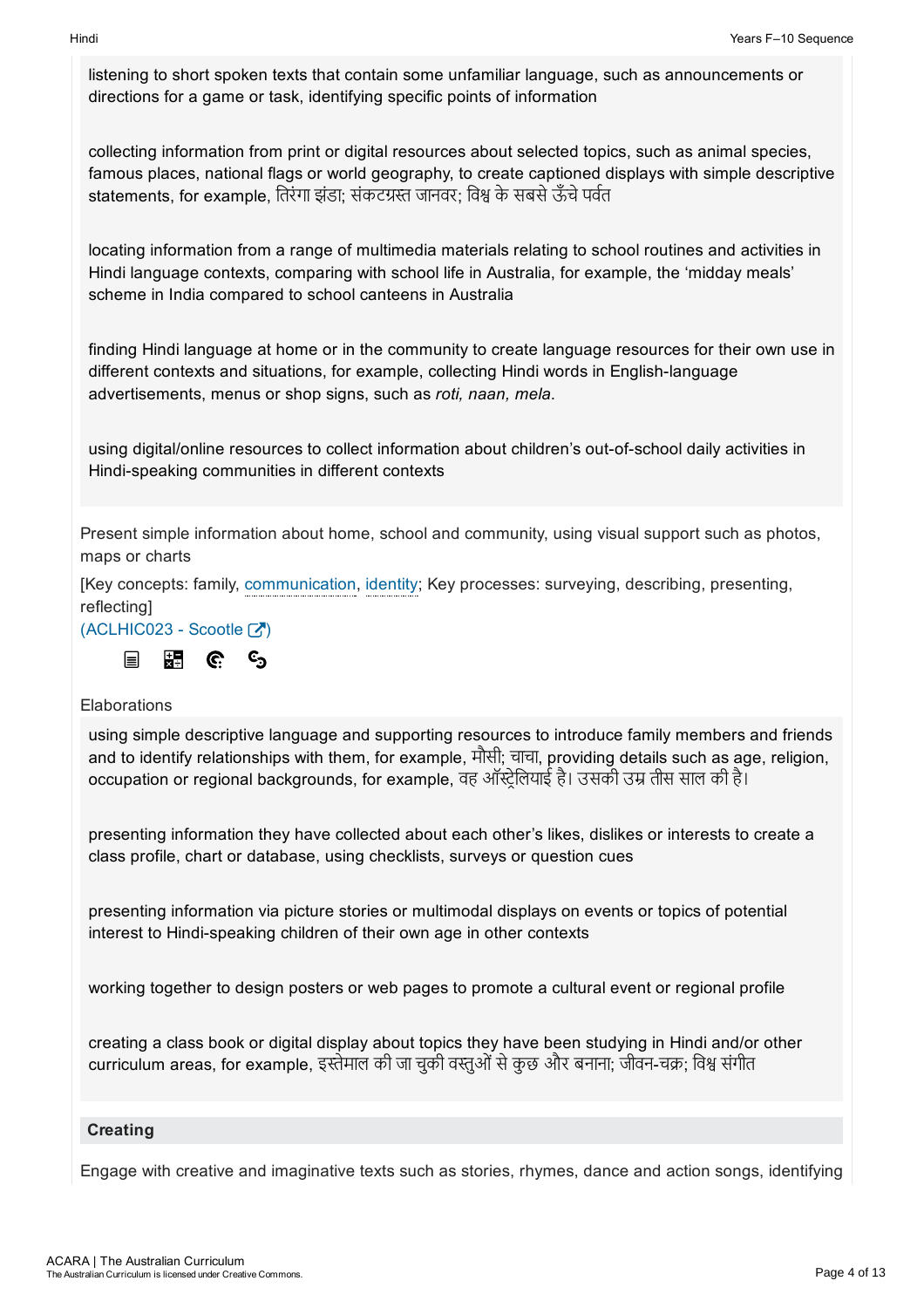favourite elements and acting out key events or interactions [Key concepts: imagination, character, plot; Key processes: responding, identifying, creating, evaluating; Key text types: films, stories, myths, puppetry] (ACLHIC024 - Scootle  $\boxed{7}$ )

$$
\quad \text{if} \quad \mathbf{C}
$$

Elaborations

reading, listening to and viewing stories, children's TV programs, excerpts from films, identifying and describing favourite elements, ideas and events

viewing excerpts from traditional texts such as जातक कथाएँ, explaining key elements, for example, नमस्ते/नमस्कार: चरण स्पर्श. आशीर्वाद

adopting and adapting styles and ideas from writers or artists that they enjoy to create their own imaginative texts, for example, a skit based on a scene from a favourite story

demonstrating understanding of plot and sequence in imaginative texts by creating a storyboard or timeline

describing favourite animal characters in Panchatantra Stories, comparing with the role of animals in stories from other world cultures

discussing favourite characters or events in familiar traditional texts such as दादी माँकी कहािनयाँ

exploring rhythms, sound patterns and alliteration of Hindi, for example, by creating their own tongue twisters similar to कच्चा पापड़ पक्का पापड़

Create simple imaginative texts, such as dialogues, storyboards, puppet shows or songs that encourage exploration and enjoyment of language

[Key concepts: expression, humour, entertainment, enjoyment; Key processes: creating, performing,

experimenting; Key text types: poems, songs, puppet shows, animations, stories]  $(ACLHIC025 - Scootle [7])$ 



**Elaborations** 

creating variations on Hindi poems or songs that include repetitive phrases, established rhythms, rhymes and actions

using puppets to create dialogues between characters from favourite stories or fables

creating their own simple storyboards or picture books, using captions and dialogue

designing and creating Voki animations that use expressive, entertaining and humorous language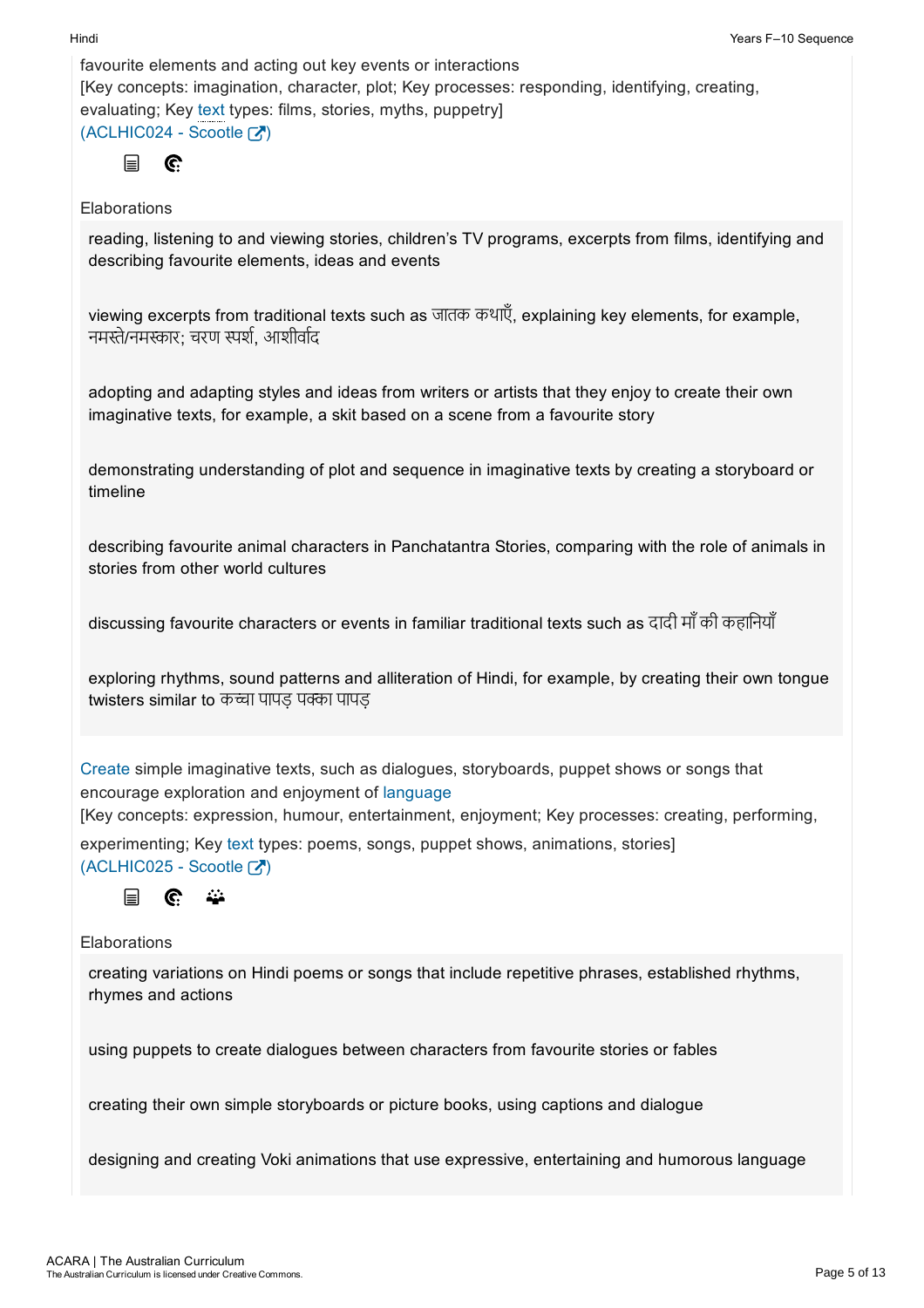imitating the style and structure of a favourite song to create their own song that explores different combinations of sounds and rhythms

acting out elements of events such as the Rakhi festival, using traditional expressions and culturally appropriate behaviours, such as भाई की कलाई पर राखी बांधना

drawing their own versions of characters encountered in imaginative texts and selecting simple descriptive statements as captions to their pictures

#### **Translating**

Translate simple texts such as rhymes, captions, story books or familiar social interactions, noticing words and expressions that are difficult to translate

[Key concepts: meaning, translation, interpretation, culture; Key processes: translating, noticing, reflecting, explaining]

 $(ACLHIC026 - Scootle [7])$ 



#### Elaborations

translating popular children's rhymes into English, for example, चूँचूँकरती आई िचिड़या; चंदा मामा, noticing words that are difficult to translate or explain

identifying Hindi words or expressions that do not easily translate into English, for example, आँखोंका तारा

translating exchanges between characters in favourite stories from Hindi into English

discussing the meaning of traditional Hindi phrases used on special occasions, comparing how similar wishes are expressed in English, for example, जीतेरहो

translating lines from cartoon or comic-strip characters such as पिंकी और बबली, noticing how meanings sometimes get changed or confused when translated into another language

Create simple bilingual texts, such as signs, notices or captions for displays in the classroom and wider school community

[Key concepts: bilingualism, translating, meaning, pronunciation; Key processes: composing, discussing, selecting]

 $(ACLHIC027 - ScoreE$ 



#### **Elaborations**

creating bilingual captions for a photographic or digital display to show parents or other student groups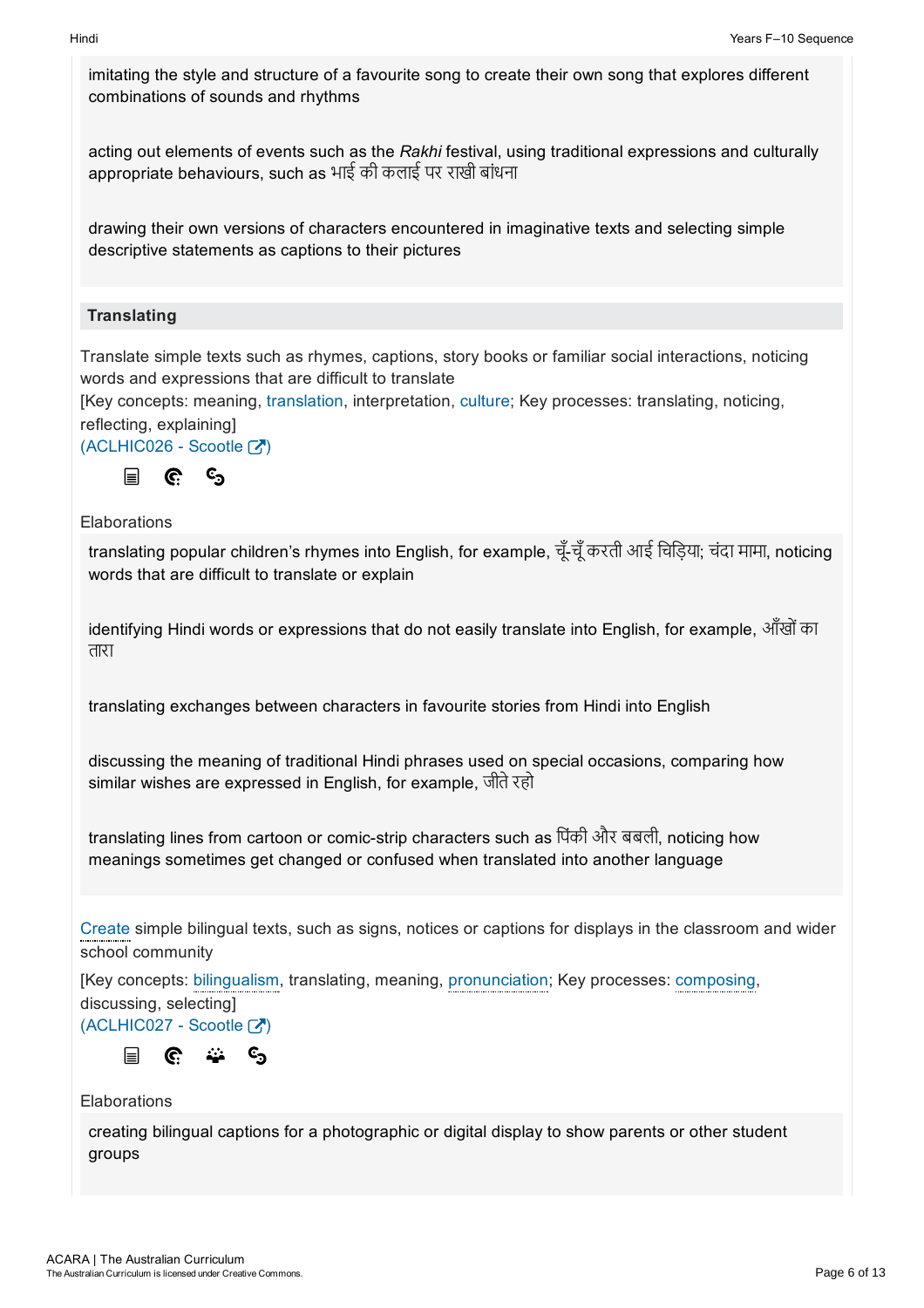designing a flyer for a class event or performance that uses both Hindi and English, considering how to convey information and ideas in each language

creating bilingual texts for the classroom or school community, such as a school map or signs indicating appropriate behaviour

generating parallel Hindi and English versions of classroom texts such as timetables, menus or instructions for activities or games

matching and sequencing words and pictures in Hindi and in English to complete speech bubbles in digital or print versions of short conversations or picture stories

#### Reflecting

Recognise that ways of communicating in different languages reflect ways of behaving and thinking [Key concepts: culture, communication, respect, values, difference; Key processes: noticing, reflecting comparing, describing]  $(ACLHIC028 - Scootle$ 

 $c_{\mathbf{p}}$ **AA** 

#### **Elaborations**

recognising differences in attitudes or ways of expressing feelings when using Hindi or English, for example, when being polite and respectful, when thanking or sympathising with people or when exchanging wishes on special occasions

identifying non-verbal aspects of communication in Hindi that may be unfamiliar to non-Hindi speakers, such as the way that older relatives greet children by holding their hand over the child's head and saying जीतेरहो, or shaking the head from side to side or back and forth to show varying levels of agreement

recognising how the Hindi language reflects traditions and social distinctions to do with how people are regarded in society, how old they are or what religion they practise, for example, the use of the honorific particle जी after a surname to show respect or after an individual name to show affection

discussing how Australian behaviours and expressions might be understood or misunderstood by newcomers to the language and culture, for example, the use of terms such as 'bushwalking' or 'arvo', or expressions such as 'she'll be right' and children's use of first names with some adults

comparing how they communicate in Hindi, English or other languages when they are interacting with different people, such as elders, friends, strangers, parents, small children

Talk about their individual and group sense of identity and how this is expressed through the different languages they use

[Key concepts: language, culture, identity, community; Key processes: reflecting, comparing, analysing, **representingl**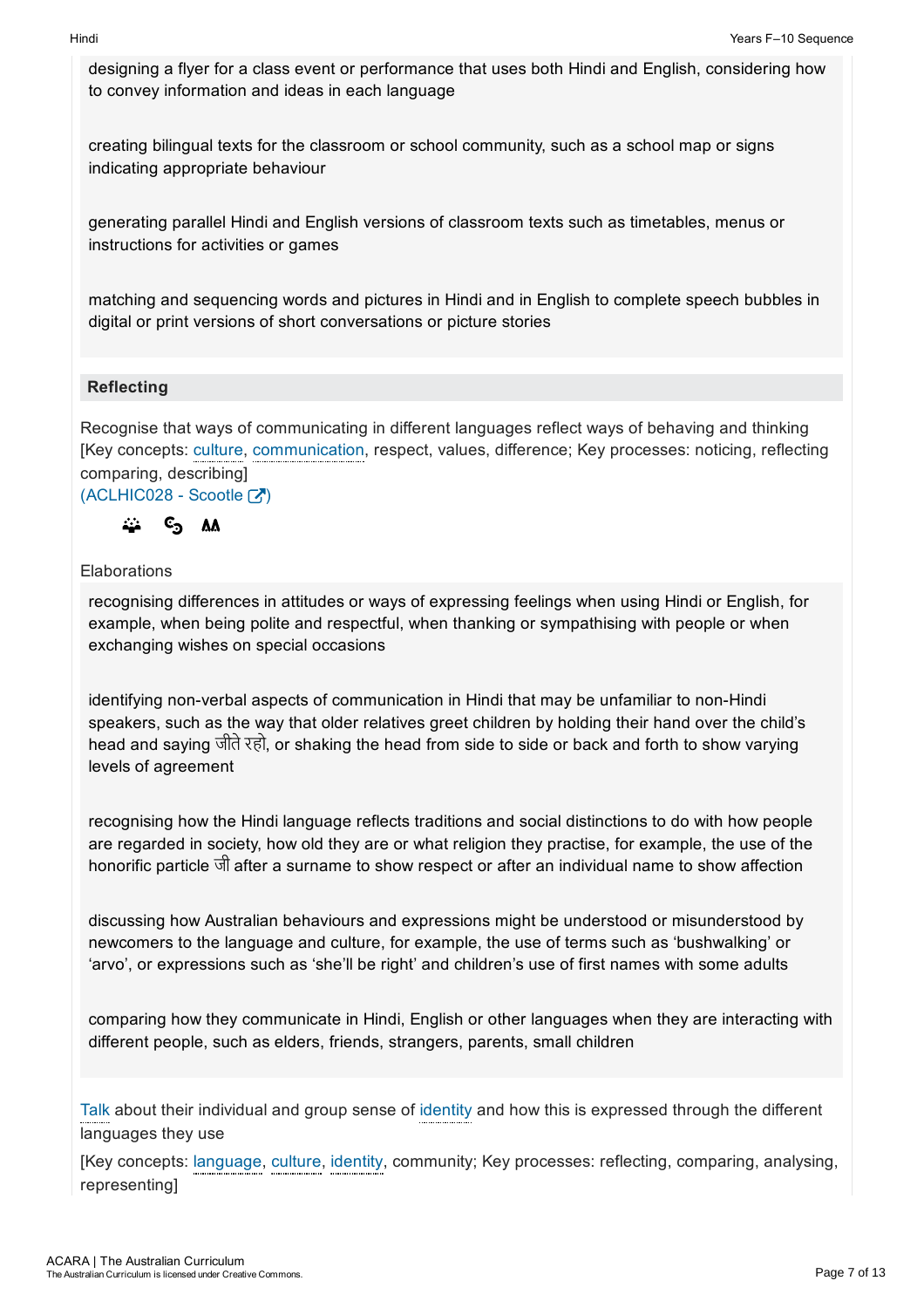



#### **Elaborations**

talking about how they feel when using English, Hindi or other languages and whether there are some things that feel more natural in one language than in the other

demonstrating gestures or behaviours that they feel 'belong' in Hindi but not in English or vice versa

sharing opinions about whether they have a different sense of identity when they are using different languages

creating drawings or photo displays that show their connections with family, friendship groups and communities, writing captions of words or phrases that they associate with each group

considering the importance to their identity of speaking Hindi to some people, such as older relatives or members of the wider Hindi-speaking community

observing themselves and reporting to each other how they use Hindi and English in different contexts and for different purposes, identifying favourite expressions or gestures in each language

## Understanding

#### Systems of language

Build phonic awareness and pronunciation skills through singing, reciting and experimenting with sounds; develop familiarity with the use of the under-dotted characters representing loan sounds in Hindi and conventions governing punctuation marks in written script

[Key concepts: pronunciation, sounds, loan words; Key processes: identifying, distinguishing, recording] (ACLHIU030 - Scootle [계

目

#### **Elaborations**

creating an alphabet bank, collecting words beginning with each letter, for example, कमल, कसरत, कोयल।

imitating the discrimination of unaspirated and aspirated sounds, for example, क-ख, द-ध।

understanding that the sound and letter correspondence is the same in written and spoken Hindi, that there are no silent letters or more than one sound for any one letter, apart from the letters  $\bar{e}$ ,  $\bar{q}$  and  $\bar{q}$ , whose pronunciation is influenced by their context

understanding that Hindi vowels can be pronounced with a nasal quality added to them which is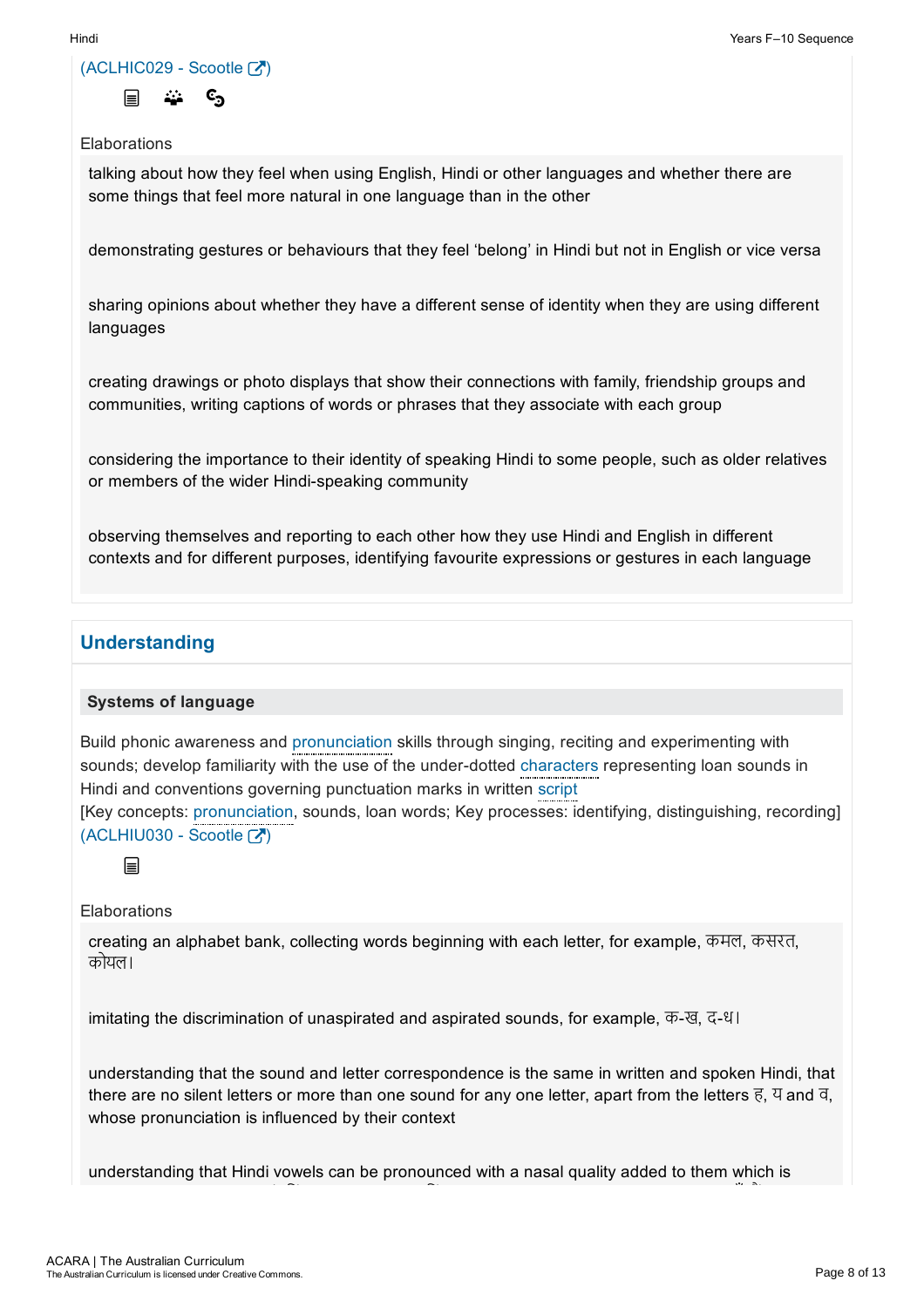represented by either a चंद्रबिंदु or a small dot (बिंदू) above the headstroke, for example, हॉ, में

recognising how to distinguish between nasal vowel sounds and nasal consonants, and the rules that govern how to represent nasal consonant combinations in words such as गंगा, पंजाब, ठंड/ठण्ड, बंद/बन्द and तुम्हारा

recognising that there are loan words in Hindi from languages such as English, Persian, Arabic, Turkish and Portuguese, and learning how the underdotted characters क़, ख़, ग़, ज़, फ़ are used to represent such loan sounds

recognising how pitch, stress and rhythm help to convey meaning even when individual words are unfamiliar

Recognise and apply elements of grammar, such as noun and adjectival forms, conjunctions, gender and number markers, verb tenses and compound forms, and constructions related to compulsion [Key concepts: grammar, tense, gender, number; Key processes: recognising, applying, naming] (ACLHIU031 - Scootle  $\boxed{3}$ )

#### 目

#### **Elaborations**

describing objects using concrete nouns related to home, school and local environments, for example, forms of transport मोटरकार, रेलगाडी, food items चावल, रोटी, दाल and classroom objects कुर्सी, मेज, पेंसिल

describing quantity using cardinal numbers, such as पाँच रोिटयाँ, दस िगलास

using appropriate forms of tenses, for example, गया था, जाऊँगा, जा रहा हूँ, खाया था, खा रहा हूँ, खाऊँगा

using adjectives to describe characteristics or qualities of a person or object, such as nationality, shape and colour, and noticing that they change with gender and number, for example, छोटा लड़का, छोटी लड़की, छोटेलड़के

using possessive adjectives to express ownership, for example, मेरी पुस्तक, तुम्हारा बस्ता

 $c$ reating simple sentence structures such as मैं पढ़ता हूँ।

using pronouns for places and objects, for example, यहाँ, वहाँ, यह, वह

recognising that punctuation in English is the same as in Hindi apart from the use of capital letters and a different symbol for a full stop

using conjunctions to link elements of sentences or phrases, for example, और, या, लेिकन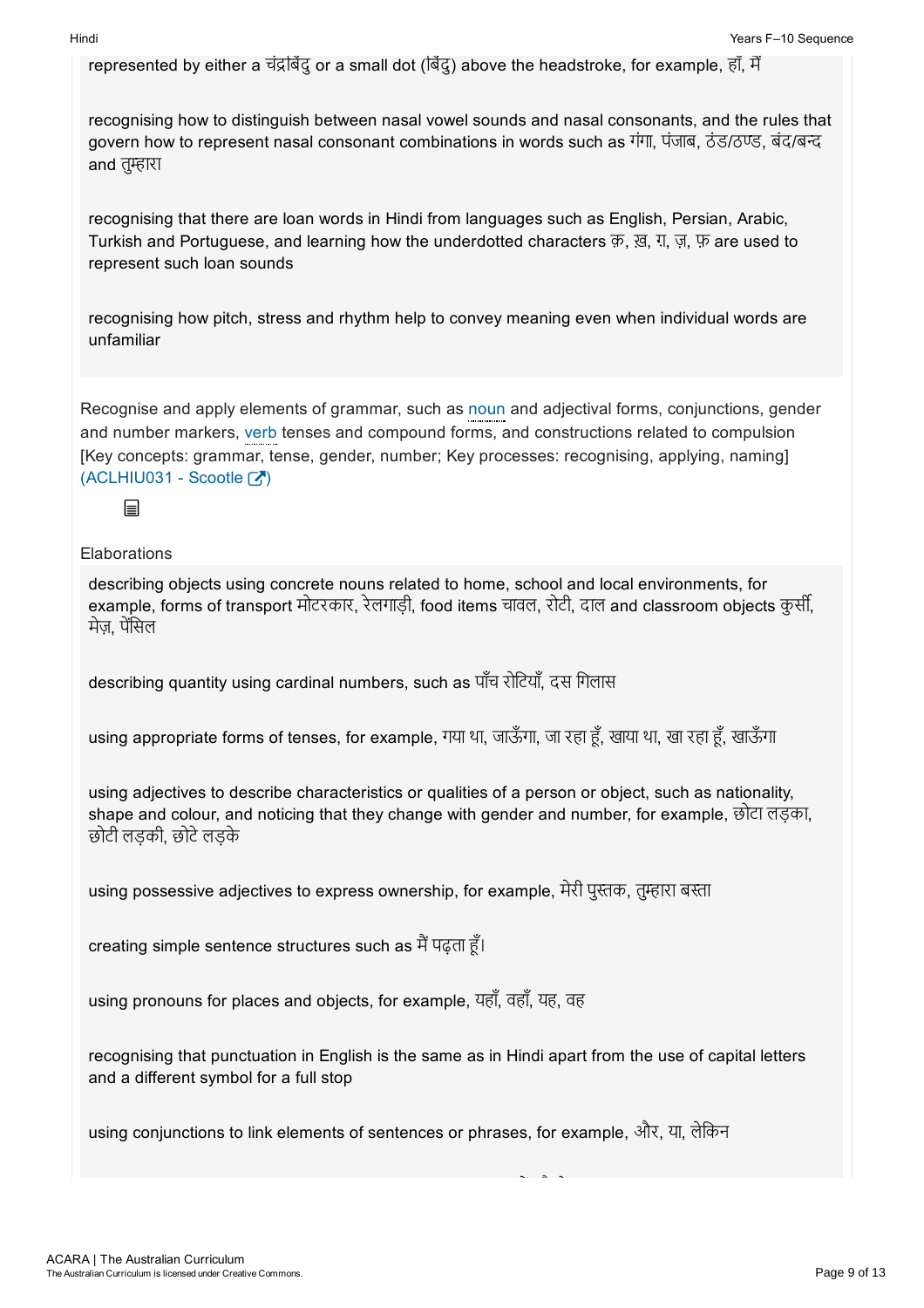constructing questions to seek information, for example, ो?ं कैसे?

identifying regular forms of gender and number

understanding how actions completed at a particular time in the past are described using perfective tenses and how  $\vec{\tau}$  is used as the agent marker for transitive verb actions in these tenses

showing how actions are performed by using compound verb forms such as in मैंने काम ख़त्म कर दिया, दुकान बंद हो गई।

understanding the distinctions in levels of compulsion implied in statements like मुझे जाना चाहिए। मुझे जाना है। मुझे जाना पड़ता है।

Notice differences between simple spoken, written and multimodal texts used in different contexts, comparing with similar texts in English

[Key concepts: genre, language features; Key processes: identifying, comparing, distinguishing] (ACLHIU032 - Scootle  $\overline{(\lambda)}$ 

目

#### **Elaborations**

recognising features of familiar genres of Hindi texts, such as digital books or puppet shows, video clips or children's songs

recognising differences between the layout and language features of different types of texts and formats, such as चित्र-कथाएँ and लोक-कथाएँ

recognising the role played by different elements in texts to contribute to meaning-making, for example, the layout, title, illustration and punctuation in a picture book or the use of repetition and rhyme in poems and chants

recognising differences in spoken and written forms of everyday texts, such as greetings or wishes, for example, आपको बहुत-बहुत बधाई हो (spoken) and हार्दिक शुभकामनाएँ (written), comparing with similar differences between spoken and written texts in English

#### Language variation and change

Understand that the way the Hindi language is used varies according to the age, gender and background of speakers and that it involves different dialects and accents

[Key concepts: standard language, variation, status, relationship; Key processes: noticing, comparing, differentiating]

 $(ACLHIU033 - Scootle [7])$ 



**Elaborations**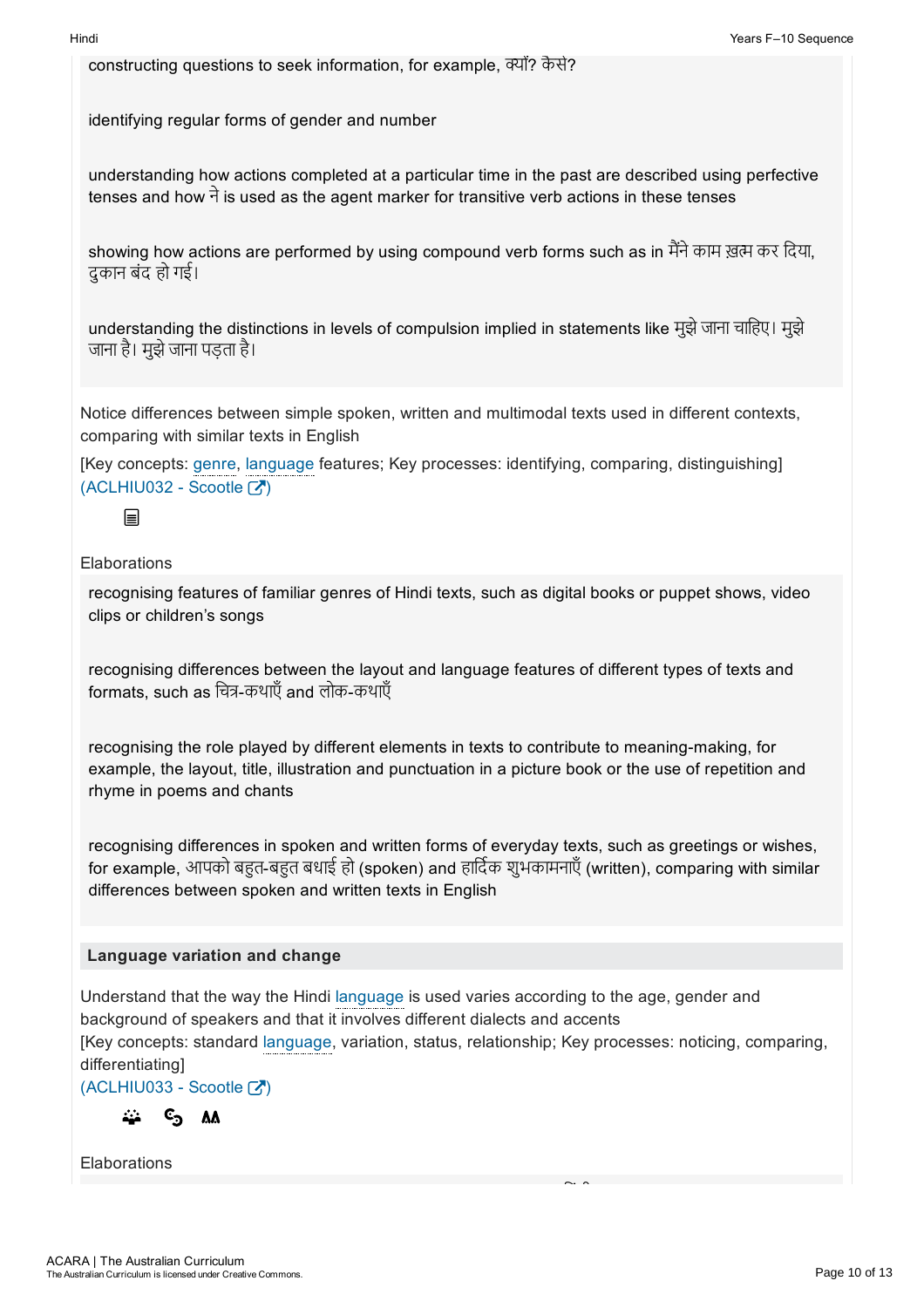understanding that there is a standard form of Hindi called मानक िहदं ी which is used in writing and spoken by many people, and also many spoken dialects that differ from region to region, for example, ब्रज भाषा, अवधी

reflecting on how they communicate with family and friends and people less close to them or in authority, noticing differences in word choice, gestures and communicative behaviour

comparing language used among different family members, such as grandparents, parents and siblings, noticing words that reflect status or position in the family, for example, addressing older siblings as आप rather than तुम

comparing language use at home and school, for example, by identifying differences in ways of thanking someone or asking for help; the use of nicknames or terms of affection such as राजा बेटा, रानी िबिटया

making personal connections with different language dialects spoken in regions of India, in Fiji, Mauritius and other parts of the world

understanding the importance of using appropriate language when interacting with different people, for example, the use of ultra-formal language such as बैठिएगा when speaking with elders or strangers

Understand that the Hindi language is influenced by and in turn influences other languages and cultures

[Key concepts: change, influence, contact; Key processes: identifying, investigating] (ACLHIU034 - Scootle [7])

# $c_{\mathbf{5}}$

## **Elaborations**

understanding the influence on Hindi of different languages over different times, for example, the use of English words such as 'post-box', 'railway station', 'bus', 'school'

identifying more examples of Hindi words or expressions that are commonly used in English, such as 'verandah' from बरामदा, 'bandana' from बांधना

identifying how words from Sanskrit, Perso-Arabic and English are used in different contexts to mean related concepts such as 'concern/anxiety': Sanskrit चिंता; Arabic फ़िक्र; and 'tension', English टेन्शन

finding examples of expressions in Hindi that include words from English or other languages, for example. क्या यह आपका फ़ाइनल उत्तर है?

Understand that Hindi is an important regional and international language used by speakers who are often multilingual in different contexts around the world

[Key concepts: multilingualism, accent, dialect; Key processes: mapping, grouping, identifying]  $(ACLHIU035 - ScoreIE)$